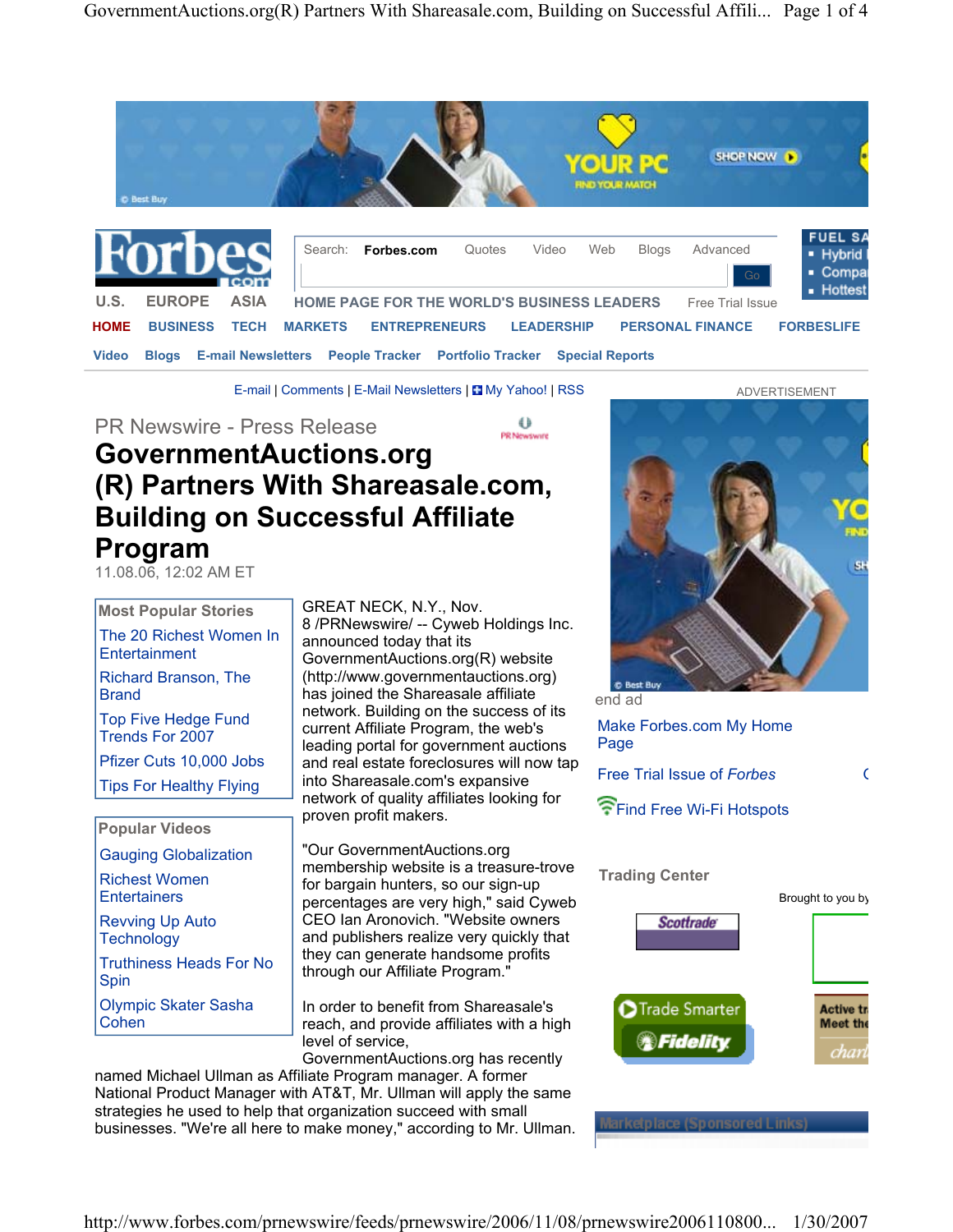"If I am a website publisher, and have a huge number of programs I can choose from, what I'm going to be most interested in is a program that converts my traffic into sales, tracks it accurately, and pays me promptly. And that is precisely what we focus on."

With a profitable multi-tiered commission structure and high conversion ratio, GovernmentAuctions.org fits well into Shareasale's network. Because GovernmentAuctions.org itself offers such a compelling value proposition -- for a \$39.95 all-inclusive yearly membership, customers have unlimited access to the huge database of government auctions, foreclosures, and the like -- affiliates know they will see a good return from traffic they refer.

"We're fanatical about supporting our Affiliates," says Ullman. "As Affiliate Program Manager, I am directly available and committed to quickly addressing all affiliate issues. It's the same level of support I seek when considering who I'm going to give my business to, and partnering with Shareasale now gives us access to some of the best affiliates, along with the tracking, reporting, and management tools that make Shareasale so attractive."

About Cyweb Holdings Inc.

Cyweb Holdings Inc. (http://www.cywebholdings.com) provides high quality web-based information services to the public and other businesses. The company consists of personnel and management who have extensive experience in business, government, law, software and technology, and who have committed themselves to create, sustain, and invest in superior information products.

SOURCE Cyweb Holdings Inc. -0- 11/08/2006 /CONTACT: Ian Aronovich of Cyweb Holdings Inc., +1-917-748-3695/ /Web site: http://www.cywebholdings.com http://www.governmentauctions.org http://www.Shareasale.com / CO: Cyweb Holdings Inc.; GovernmentAuctions.org; Shareasale ST: New York IN: CPR MLM PUB REA RLT SU: CON AH -- NYW015 -- 0509 11/08/2006 00:01 EST http://www.prnewswire.com

Copyright © 2004 PR Newswire All rights reserved.

1 of 1

**Article Controls** 

E-mail | Comments | E-Mail Newsletters | My Yahoo! | RSS

**Related Sections**  Home > News & Analysis

News Headlines | More From Forbes.com | Special Reports

**Subscriptions >**

**Free Trial Issue of Forbes Forbes Gift Subscription**

Refinance Rates at 3.8%<br>\$300,000 Mortgage Under \$719/mo. Get 4 free quotes. Bad Credit OK! vww.lendgo.com

HSBC Direct Online Savings<br>Earn 6.00% APY\* on New Money through April 30. Reach your goals sooner at www.HSBCdirect.com<br>HSBCdirect.com

Discover® Business Card with Cashback Bonus®<br>0% intro APR\* on Purchases for 12 months. Up to 5% Cashback Bonus® on all purchases. No Annual Fee. www.discovercardapplication.com

Are you or your spouse age 50 or over? AARP Auto Insurance Program from The Hartford-Great<br>rates, protection and the service you deserve. aerp.thehertford.com

4.5% Student Loan Consolidation Lock in rate now as low as 4.5%. Pre-qual in 1 minute. Apply online. www.NextStudent.com

#### **ForbesAutos.com**



- <sup>O</sup> Hottest Hybrids for '07
- **O New Luxury Hybrids**
- **Compare all Hybrids**

http://www.forbes.com/prnewswire/feeds/prnewswire/2006/11/08/prnewswire2006110800... 1/30/2007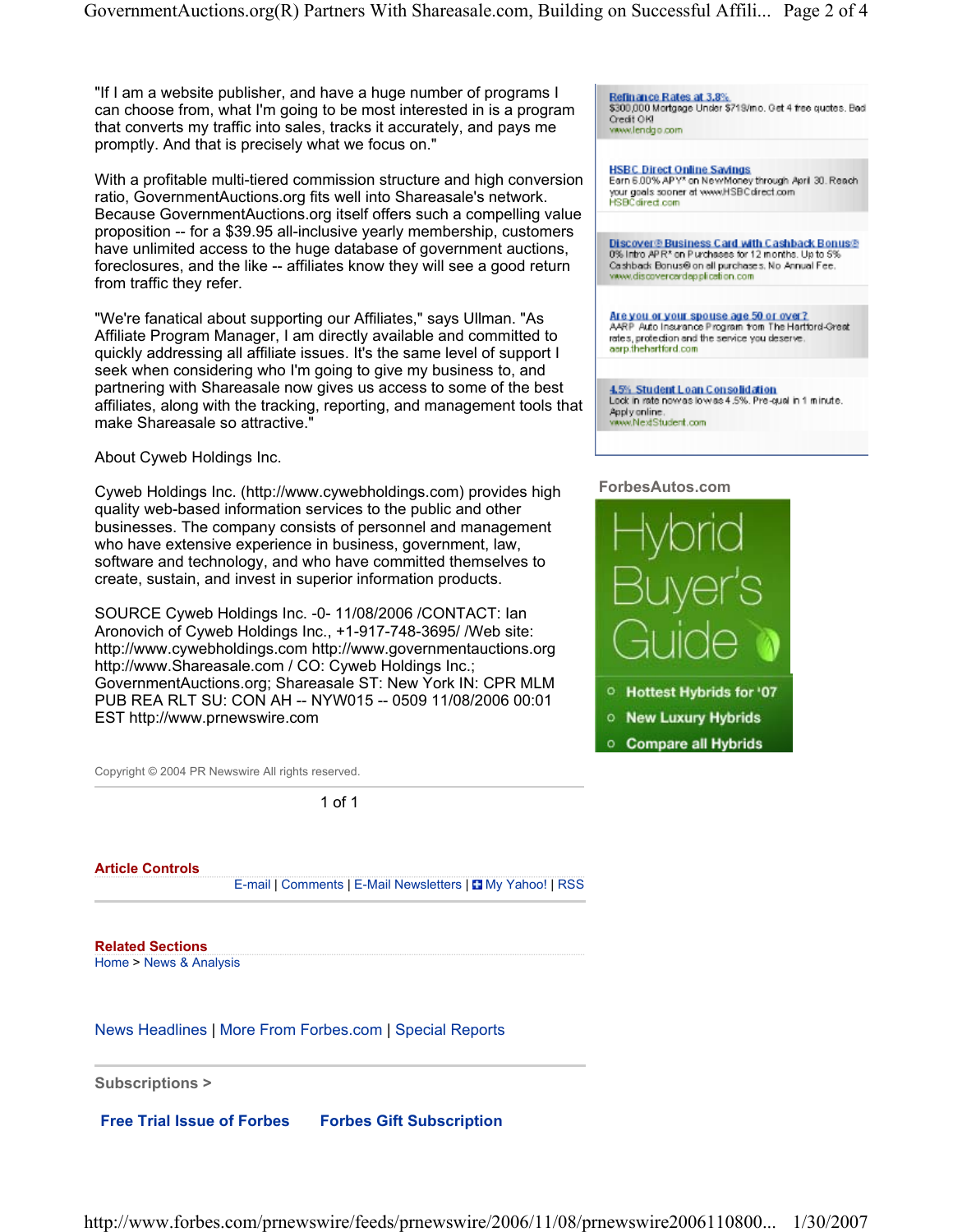



## **CEO Book Club**